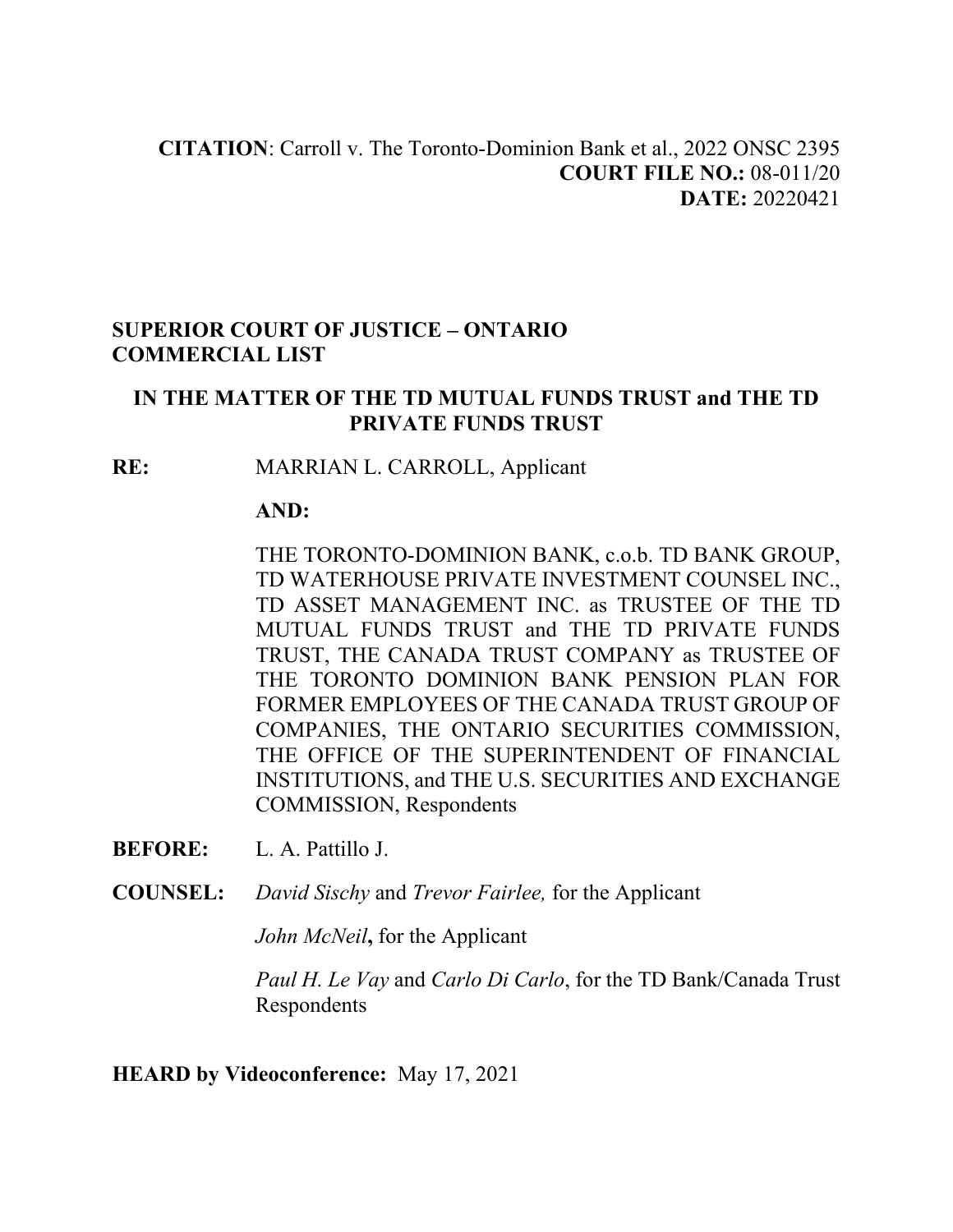# **ENDORSEMENT**

## **Introduction**

[1] In this application, the applicant, Marrian L. Carroll, seeks several orders, the primary one seeking this court's advice and direction regarding claims for privilege asserted by the respondents, the Toronto Dominion Bank (the "Bank") and its subsidiaries, over documents and information within Ms. Carroll's possession.

[2] The respondents, the Ontario Securities Commission ("OSC"), The Office of the Superintendent of Financial Institutions ("OSFI") and The U.S. Securities and Exchange Commission ("SEC") (collectively the "Regulators") have not filed any material in the application and have not appeared.

[3] For the reasons that follow, I am satisfied that the documents and information in Ms. Carroll's possession are subject to solicitor and client privilege and should be returned to the Bank and/or redacted in her draft letter and reports to the Regulators as requested by the Bank. In addition, the balance of the application is dismissed in its entirety.

# **Background**

[4] Ms. Carroll was employed by the Bank as a Senior Manager, Compliance, beginning on August 8, 2011. In that position, she also held the position of Chief Compliance Officer ("CCO") of the respondent, TD Waterhouse Private Investment Counsel Inc. ("PIC") and the Canada Trust Company, subsidiaries of the Bank.

[5] In 2013, as part of her duties as CCO of PIC, Ms. Carroll commenced an investigation which primarily focused on issues related to PIC's use of Investor Series TD Mutual Funds and culminated in a report in the summer of 2013 which was provided to senior members of the Bank.

[6] From May to September 2014, PIC, TD Waterhouse, and TD Investment Services Inc. (the TD Entities") self-reported to the Staff of the OSC issues involving inadequacies in the TD Entities systems of controls and supervision which formed part of their compliance system, and which resulted in clients paying, directly or indirectly, excess fees that were not detected or corrected by the TD Entities in a timely manner.

[7] On October 20, 2014, the Bank terminated Ms. Carroll's employment.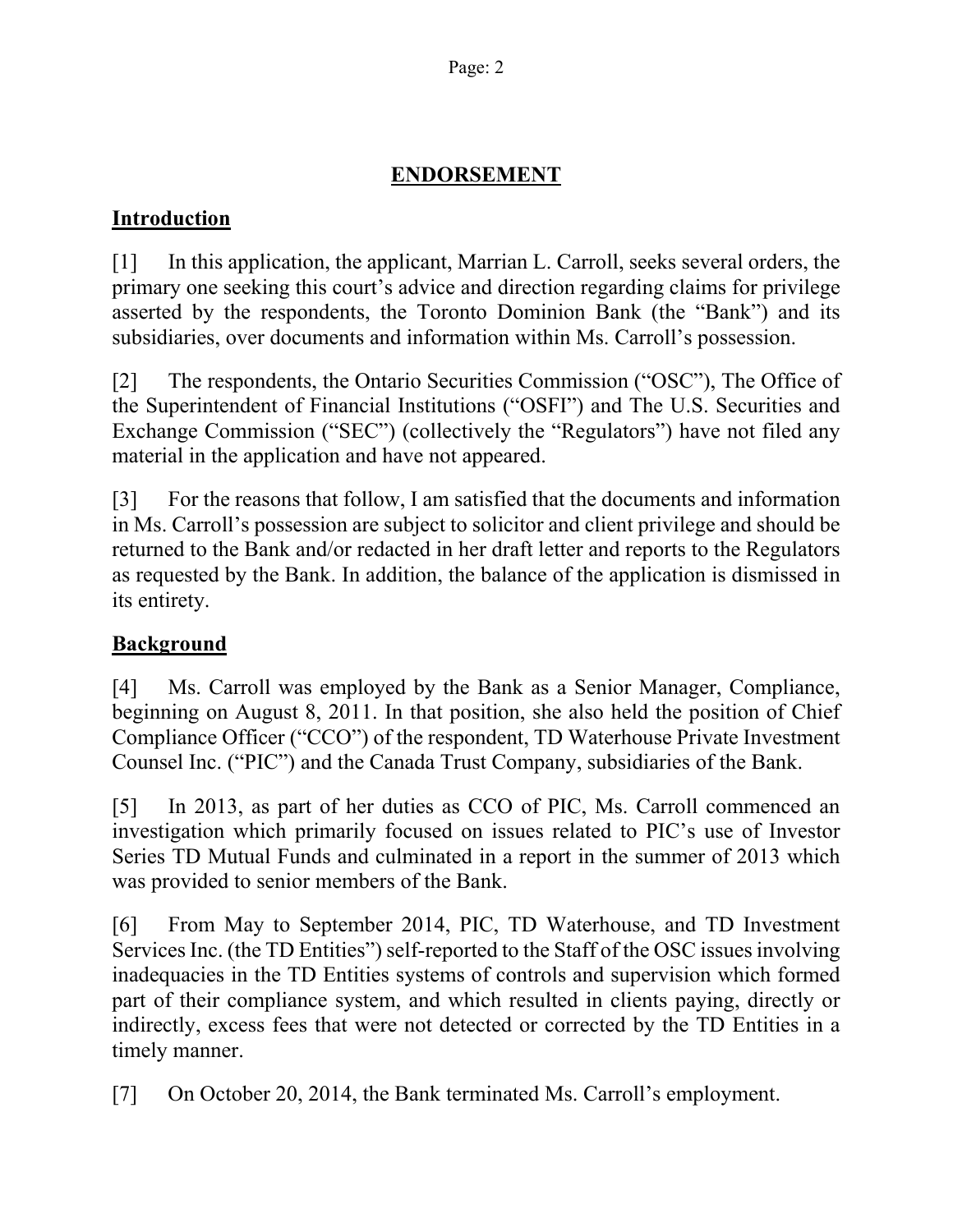[8] Following an investigation by the OSC Staff, during which the TD Entities cooperated fully, the Staff and the TD Entities entered into a settlement of the above issues on November 7, 2014, conditional on approval by the OSC (the "Settlement"). The Staff found no evidence of dishonest conduct by the TD Entities.

[9] The Settlement provided, among other things, that the TD Entities pay appropriate compensation to affected clients in excess of \$13.5 million, together with a voluntary payment of \$650,000 to the OSC which included costs of \$50,000. In addition, the TD Entities were required to take additional corrective action including implementing additional controls and supervision.

[10] The Settlement was found to be in the public interest and approved by the OSC on November 13, 2014.

[11] On October 19, 2016, exactly two years less a day following her termination by the Bank, Ms. Carroll issued a Notice of Action against the Bank claiming wrongful dismissal. On November 17, 2016, Ms. Carroll delivered her Statement of Claim in which she alleged that her employment had been terminated "in retaliation for her persistence in investigating and addressing several serious regulatory requirements which resulted in many of [the Bank's] clients being charged excess fees."

[12] Following receipt of a Fresh as Amended Statement of Claim, on September 22, 2017, the Bank delivered its Statement of Defence. In response to Ms. Carroll's allegation as to the reason she was terminated, the Bank pleaded that her termination was the result of "significant job performance issues" which she failed to address despite the Bank's good faith efforts to work with her to resolve.

[13] Following an order removing Ms. Carroll's solicitors of record, on June 28, 2018, Groia & Company were appointed as her solicitors of record.

[14] On November 1, 2018, Ms. Carroll sent a letter to the Chair of the Audit Committee at the Bank setting out her allegations of maladministration by the Bank of the TD Mutual Funds Trust and the TD Private Funds Trust (the "TD Trusts"). Attached to the letter were internal Bank documents (the "whistleblower letter").

[15] On November 2, 2018, contemporaneous with the delivery of the whistleblower letter to the Bank, Mr. Groia sent a letter to the Bank's external counsel advising that he had not participated in the preparation of the whistleblower letter, nor had he reviewed any of the documents referred to therein or any other documents in her possession or received information from her that he believed might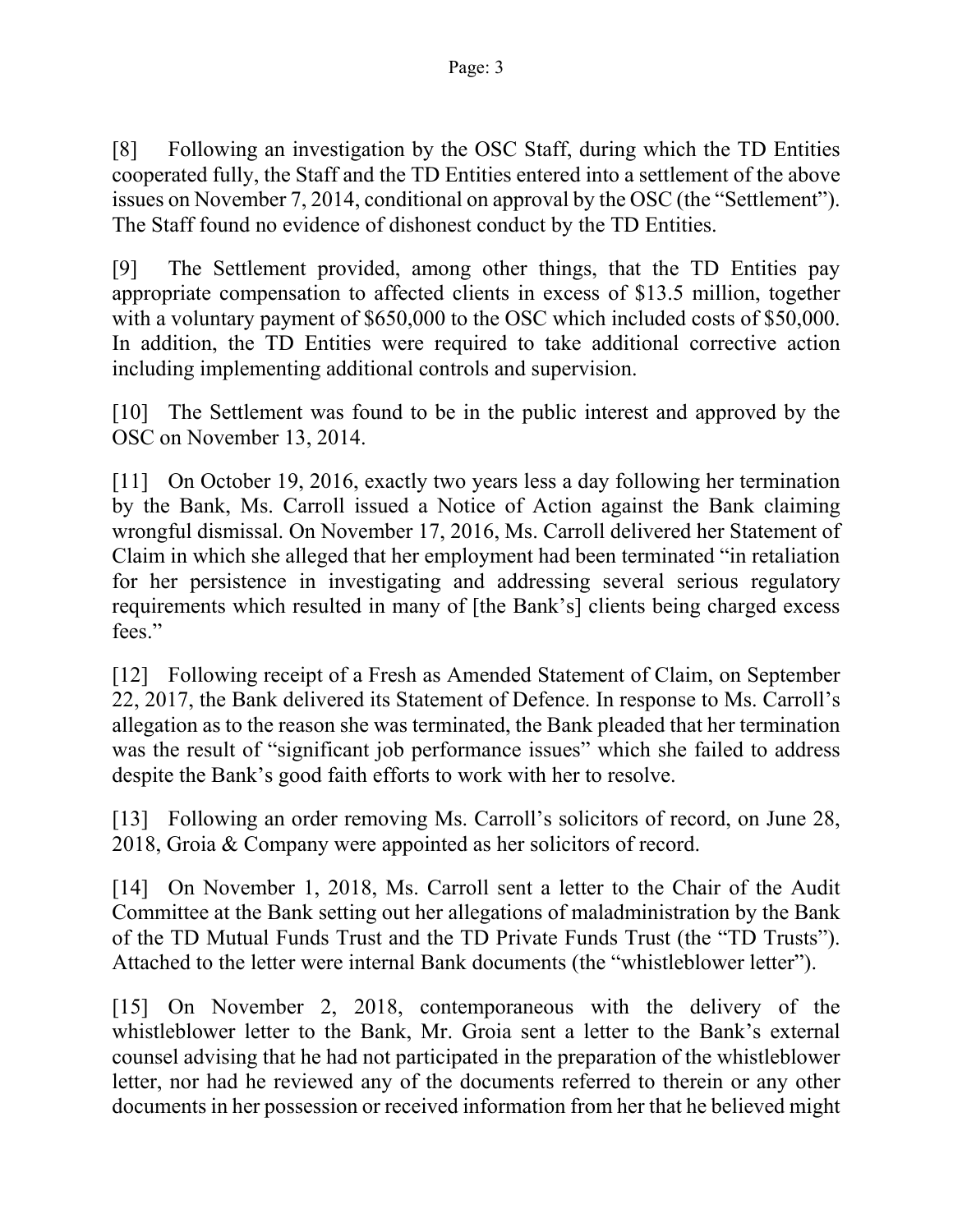be subject to a claim of privilege by the Bank. Rather, Ms. Carroll had retained separate counsel (John MacNeil) to review these materials that "might be privileged" and to advise her with respect to her whistleblower obligations.

[16] In his letter, Mr. Groia stated in part:

When we first met with Ms. Carroll and discovered that much of her knowledge and many of her concerns came directly, or indirectly, from conversations or meetings at which lawyers were present, we decided to create a screening wall so that Mr. MacNeil would interview and advise Ms. Carroll about her Whistleblowing obligations based on a review of her oral evidence and material that might be privileged, while at the same time I would advise her about her civil claims, without having reviewed that same information, or having discussed it with Ms. Carroll or Mr. MacNeil. At a later stage we also took independent legal advice on these matters.

[17] In his letter, Mr. Groia set out several arguments why, in his view, privilege did not apply to the information and documents in Ms. Carroll's possession.

[18] On November 29, 2018, the Bank's counsel responded to Mr. Groia's letter. Counsel expressed concern that Ms. Carroll "wrongfully, and in breach of her legal obligations," took confidential documents belonging to the Bank when she left her employment. It asserted the Bank's privilege to the materials and information in her possession, rejected Mr. Groia's arguments as to why the privilege did not apply and required that Ms. Carroll: 1) provide all copies of privileged materials (electronic or hardcopy) to Mr. MacNeil; and 2) confirm that the solicitor-client privileged materials will not be disclosed to anyone without first providing notice to the Bank and allowing it the opportunity to defend the privilege before the appropriate court.

[19] Ms. Carroll accepted the Bank's terms, noting that any materials in respect of which "solicitor-client privilege might reasonably be claimed" would not be disclosed to anyone but Mr. MacNeil without first providing the Bank with an opportunity to protect that privilege.

[20] On April 23, 2019, the Bank responded to the Whistleblower Letter. It advised Ms. Carroll that it had completed a review of her allegations and found that none of her allegations were substantiated. As a result, the Bank would not be taking any further action in response to her letter.

[21] On August 1, 2019, Ms. Carroll sent the Bank a draft letter, enclosing draft whistleblower reports which she intended to send to the OSC and other Regulators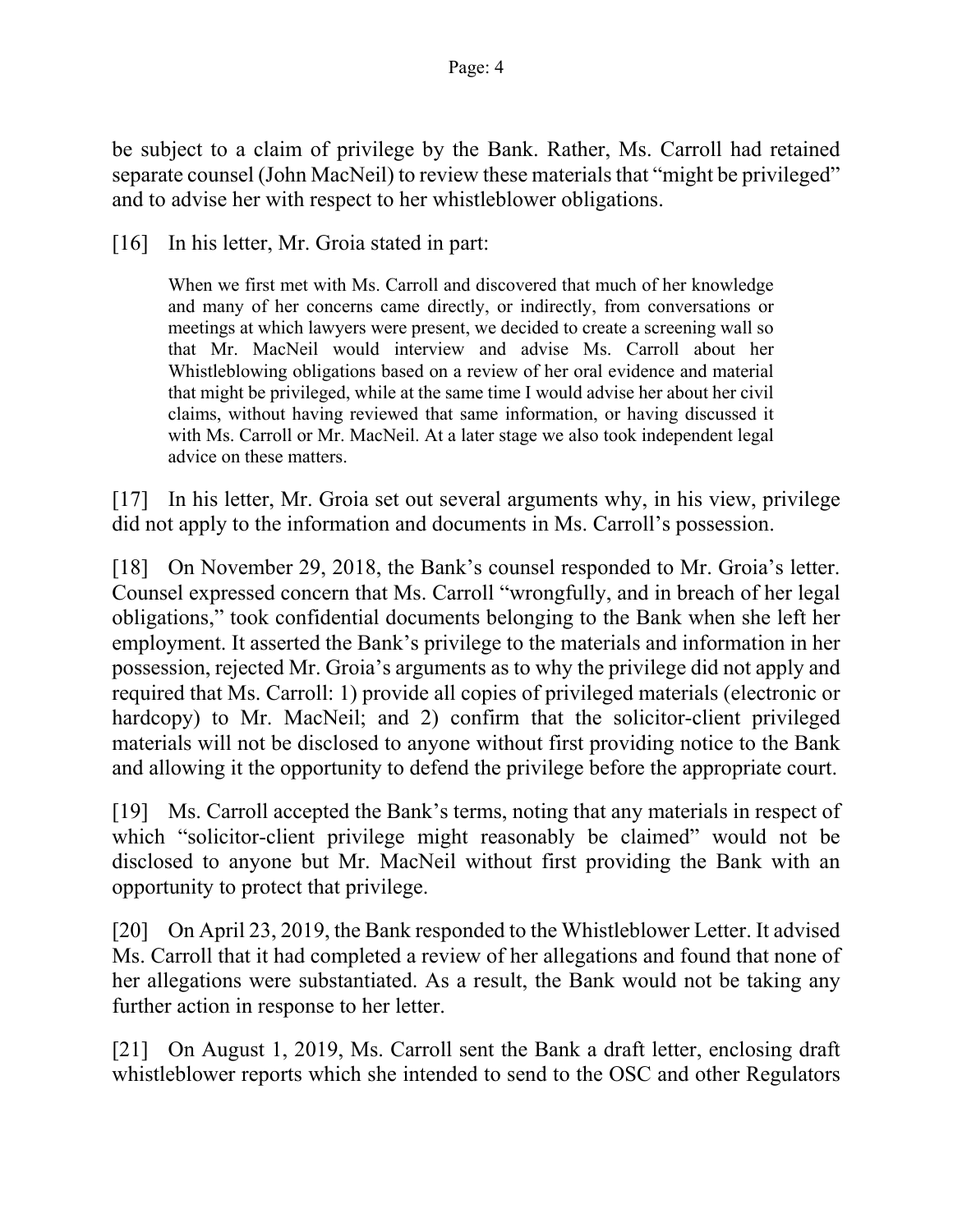for the purpose of allowing the Bank to assert privilege over the reports and attached materials, if it wished to do so. The reports attached 53 documents.

[22] In reply, the Bank once again asserted solicitor-client privilege in respect of some of the material and raised questions as to how Ms. Carroll came into possession of certain emails where she was not shown as either a recipient of the email or otherwise copied. Further, while the Bank noted it was prepared to provide redactions, it was not to be understood as releasing Ms. Carroll from her obligations as a former employee or from any responsibility for any steps taken that impinge on the Bank's privilege.

[23] In the end, the Bank applied redactions to 16 of the 53 exhibits to the reports based on solicitor-client privilege. In certain instances, protecting the privilege required that the entire exhibit be redacted; in others, specific aspects in the document were redacted. On August 14, 2019, the Bank provided Ms. Carroll with a listing of the 16 documents and the basis upon which it claimed solicitor-client privilege in respect of each document.

[24] The Bank also identified aspects of the reports that contained privileged information and suggested that Ms. Carroll redraft the reports to avoid reference to the privileged material. In response, Ms. Carroll insisted those portions remain and that the Bank apply redactions, or she would submit the reports without redaction. As a result, the Bank applied the redactions.

[25] On September 5, 2019, Ms. Carroll submitted her reports including attachments (with the Bank's redactions) to the Regulators. There is no evidence that any of the Regulators responded to her or that the OSC or any other Regulator has initiated any proceedings against the Bank concerning her allegations.

[26] On January 24, 2020, Ms. Carroll commenced the application.

[27] In addition, Ms. Carroll also commenced an application for an order requiring the Bank to pass its accounts in respect of the TD Trusts. On March 17, 2020, Gilmore J. dismissed the application on the ground Ms. Carroll had no standing (2020 ONSC 1629). On January 21, 2021, the Court of Appeal dismissed Ms. Carroll's appeal from the Gilmore order (2021 ONCA 38).

## **Solicitor-Client Privilege**

[28] In order to establish solicitor-client privilege, (a) there must be a communication between a solicitor and his or her client; (b) the communication must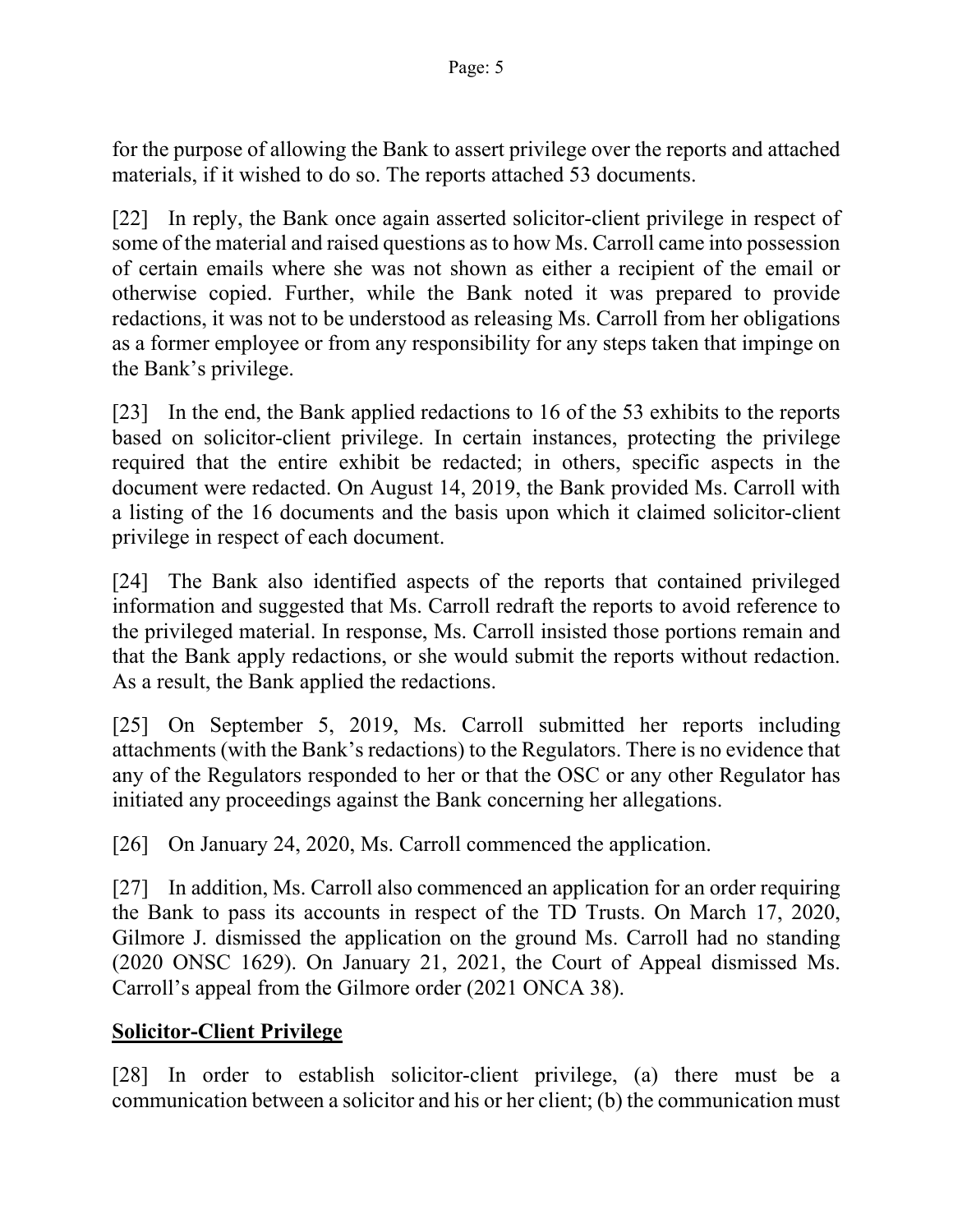be of a confidential character; and (c) the communication must entail the seeking or giving of legal advice. See: *R. v. Campbell*, [1999] 1 S.C.R. 565 at paras. 49-54; *Davies v. American Home*, [2002] O.J. No. 2696 (Div. Ct.) at paras. 19-21.

[29] As part of the relief requested, Ms. Carroll seeks an order that her litigation counsel be given permission to review the materials over which the Bank asserts privilege. Ms. Carroll submits because she is in the "privileged tent" and not a third party in respect of the disputed material, her counsel should be entitled to review the documents. To deny her otherwise, "strikes at the heart of her right to counsel."

[30] It is well established that where there is a dispute over a claim of solicitorclient privilege, disclosure of the materials at issue can only be made to opposing counsel where that counsel satisfies the court that such a review is an "absolute necessity" which is as restrictive a test as may be formulated short of an absolute prohibition in every case: *Goodis v. Ontario (Ministry of Correctional Services*), 2006 SCC 31, at para. 21.

[31] There is no evidence in the record which establishes that litigation counsel's review of the disputed material is an "absolute necessity". Nor has Ms. Carroll been denied her right to counsel, having retained Mr. MacNeil to advise her on regulatory matters. Ms. Carroll's request is denied.

[32] Ms. Carroll submits that the Bank cannot assert the privilege because it belongs to the beneficiaries of the TD Trusts, i.e., the fund unitholders. In that regard, she relies on the fact the Trusts paid for the legal advice.

[33] In this case, the privilege is being asserted by the respondent TD Asset Management Inc.("TDAM") in its role as Manager or Portfolio Adviser to the TD Trusts and not in its role as trustee. The copious evidence filed by Ms. Carroll in reply makes it clear TDAM's role as trustee is akin to that of a bare trustee. In exercising its duties as Manager of the TD Trusts, TDAM would need to receive legal advice, particularly regarding its obligations under securities law. In such circumstances, payment by the TD Trusts for such advice does not, in my view, give rise to an entitlement by the beneficiaries to the privilege which attaches to such advice.

[34] Further, the rights of the unitholders of the TD Trusts are expressly set out in their respective Declarations of Trust. Both declarations at issue specifically provide unitholders "have no rights other than those rights expressly provided for herein".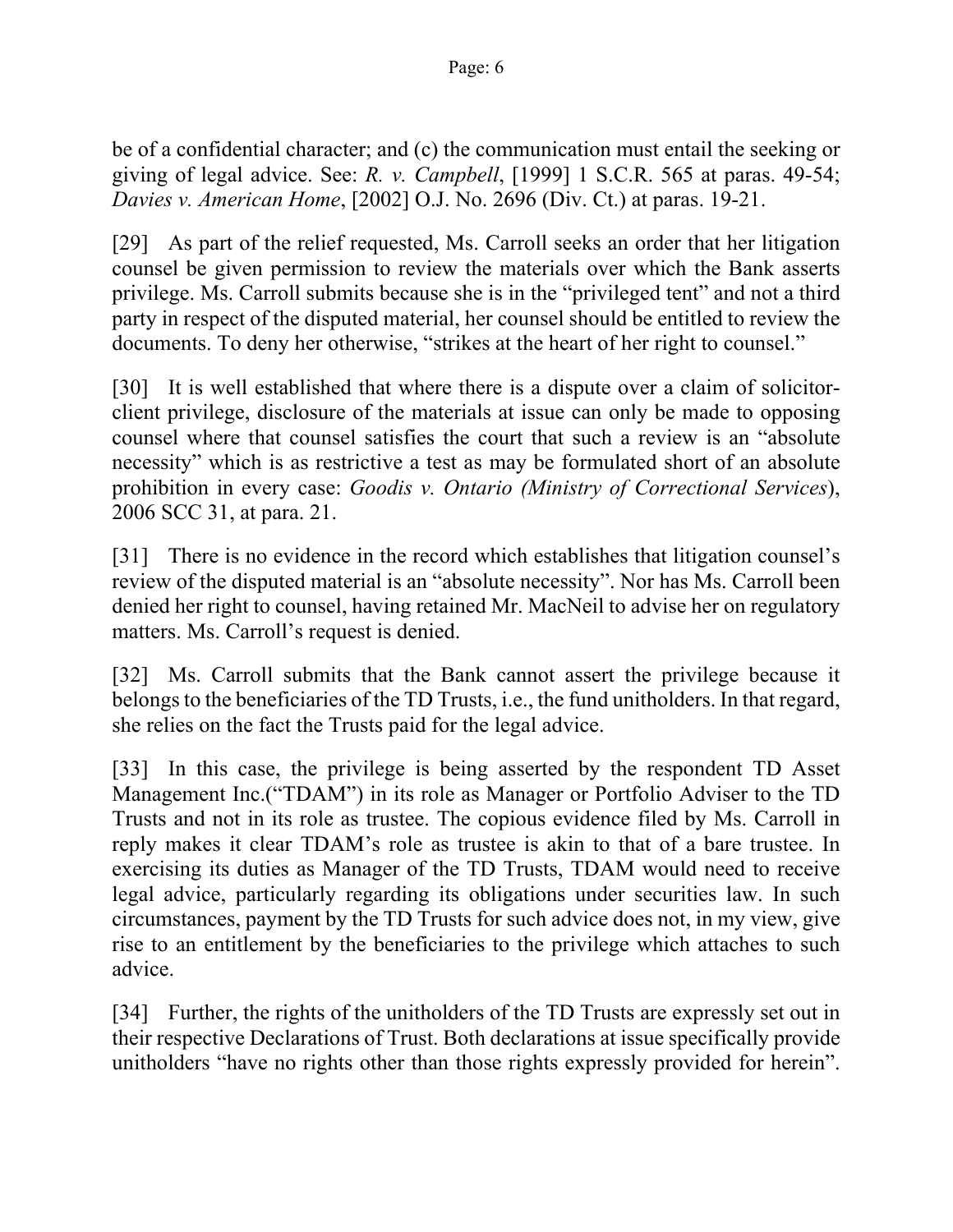Neither declaration provides unitholders with a right to access privileged documents belonging to the TD Trusts.

[35] Finally, and even if unitholders of the TD Trusts were entitled to receive privileged information, Ms. Carroll holds no units in the TD Trusts and is not a beneficiary. She is a stranger to the Trusts and in no circumstances would it be appropriate to have the information privileged to the Bank delivered to her.

[36] Ms. Carroll seeks to invoke the court's inherent jurisdiction to supervise trusts to carry out a "robust" review of the Bank's privilege claim. For the reasons set out by Gilmore J. in the passing of accounts application at paras. 27-36 as well as the Court of Appeal reasons, such a request is neither necessary nor appropriate. The review shall be conducted based on established procedure.

[37] Ms. Carroll further submits that the Bank has filed no substantive evidence from anyone involved in the challenged communications and accordingly has failed to establish its claims for privilege. There is no obligation when claiming privilege to file an affidavit of anyone involved in the communications. See: *Xentel DM Inc. v. Schroder Ventures U.S. Fund L.P.*, [2008] O.J. No. 1788 (Ont. SCJ). What is required is reasonable evidence from which the court can infer a solicitor-client relationship and solicitor-client privilege.

[38] In that regard, the Bank submits that based on the record, there is no serious dispute that the documents at issue deal with information that is privileged to it such that the determination of privilege can be made by the court on the existing record and without requiring a review of the documents. Specifically, it points to Ms. Carroll's own evidence that her information and documents supporting her whistleblower reports came from discussions of legal advice with the Bank's inhouse and external counsel as well as her lawyers' information to the same effect and the screening process they put in place in respect of the documents.

[39] Further, the Bank has asserted its claims for privilege and provided Ms. Carroll with the grounds for its claims in its letter of August 14, 2019.

[40] Based on the above, I am satisfied that the record does establish a reasonable basis to support the Bank's claim that the documents at issue are privileged.

[41] Both in her factum and at the hearing, Ms. Carroll urged the court to review the documents. Both sides agree that the court has the discretion to review the documents "if necessary to the inquiry". See: *M. (A.) v. Ryan*, [1997] 1 S.C.R. 157 at para. 39.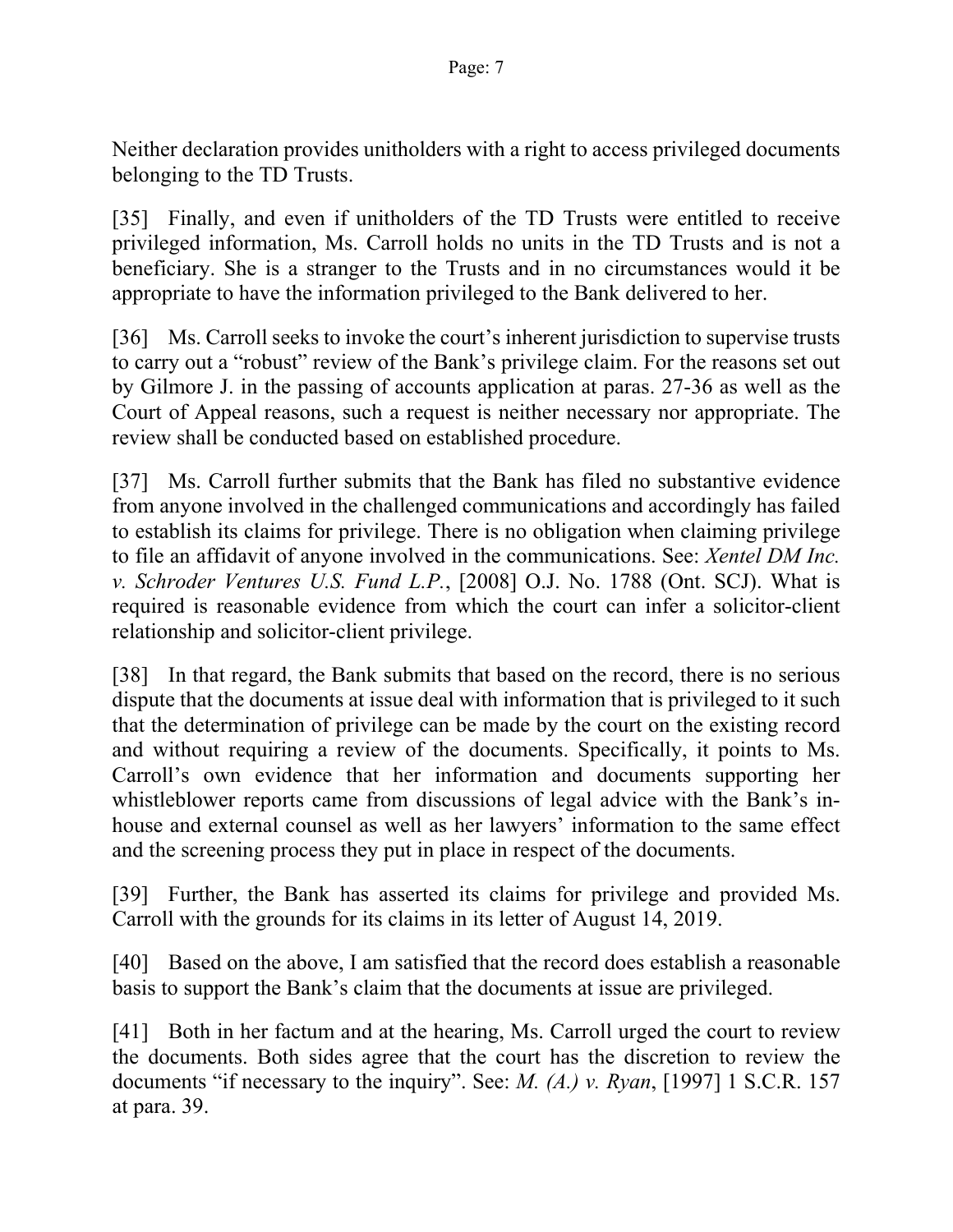[42] Notwithstanding the Bank's submission, given the circumstances of this matter, I concluded it was necessary to review an unredacted copy of the Bank's letter of August 14, 2019, listing the 16 documents and the basis for the claim of solicitor-client privilege together with the unredacted documents themselves. Following the hearing, counsel provided me with a binder with the requested information.

[43] I have reviewed each of the 16 documents together with the Bank's grounds for asserting privilege. In my view, each of the redacted portions of the documents together with the redacted portions of the reports are privileged. They deal with communications to and from both internal and external legal counsel either seeking or receiving legal advice.

[44] Ms. Carroll submits, based on the future crimes and fraud exception, the privilege cannot apply. The future crimes and fraud exception applies where the communications between the solicitor and his or her client are criminal or else made with a view to obtaining legal advice to facilitate the commission of a crime. The exception can only apply where the client knowingly is pursuing a criminal purpose. See: *R. v. Campbell* at para. 55 and following.

[45] There is no evidence in the record to establish that the legal advice was sought or provided with a view to facilitation of a crime. Nor do the documents in issue give any indication of that purpose. Ms. Carroll's allegations of maladministration of the TD Trusts are just that, allegations. In the absence of corroboration, they cannot operate to set aside the privilege.

## **Conclusion**

[46] For the above reasons, the redactions applied by the Bank to the whistleblower reports and the attached documents shall remain in place to protect its privilege. Ms. Carroll shall return all of the Bank's documents containing privileged information.

[47] Given the issue concerns solicitor-client privilege, all unredacted copies of the whistleblower complaint, the whistleblower reports and the attached documents shall be sealed.

- [48] The application is otherwise dismissed.
- [49] The Bank is entitled to its costs of the application.